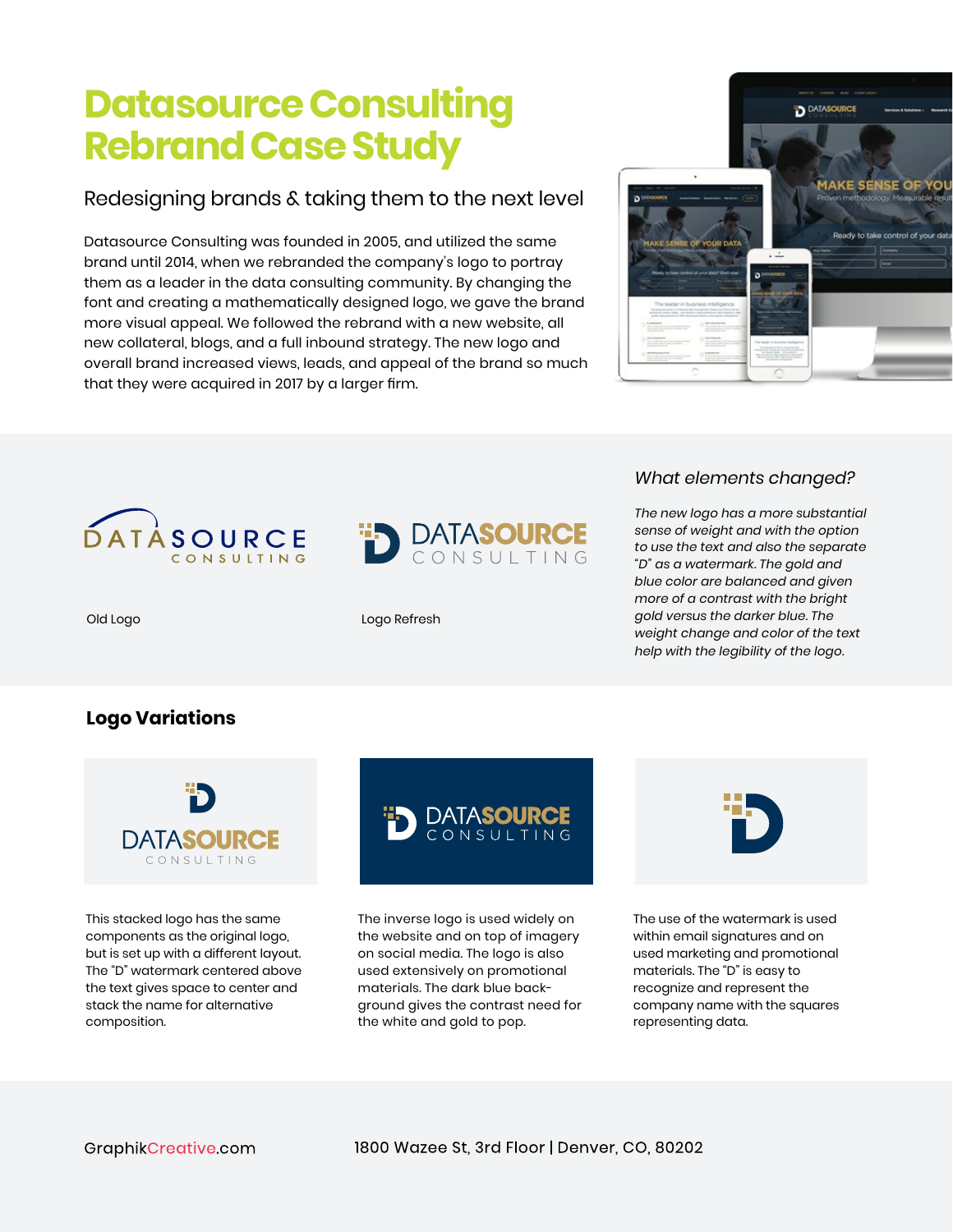# **Color Palette & Fonts**

#### NEW Primary Color Palette



The company wanted to keep similar colors based on the blue and gold in the previous logo, with that in mind we choose a more polished scheme to convey the company as a leader in the data industry.

The font was selected to represent a sleek and bold visual representation of the company. The overall style of the mixture of font weights is used throughout the text to give visual weight to the bold headlines and contrast to the thin subheadlines and body copy.

### Gotham Regular

Aa Bb Cc Dd Ee Ff Gg Hh Ii Jj Kk Ll Mm Nn Oo Pp Qq Rr Ss Tt Uu Vv Ww Xx Yy Zz 1 2 3 4 5 6 7 8 9 0

**Aa Bb Cc Dd Ee Ff Gg Hh Ii Jj Kk Ll Mm Nn Oo Pp Qq Rr Ss Tt Uu Vv Ww Xx Yy Zz 1 2 3 4 5 6 7 8 9 0** 

# **Image Treatment**



GraphikCreative.com

1800 Wazee St, 3rd Floor | Denver, CO, 80202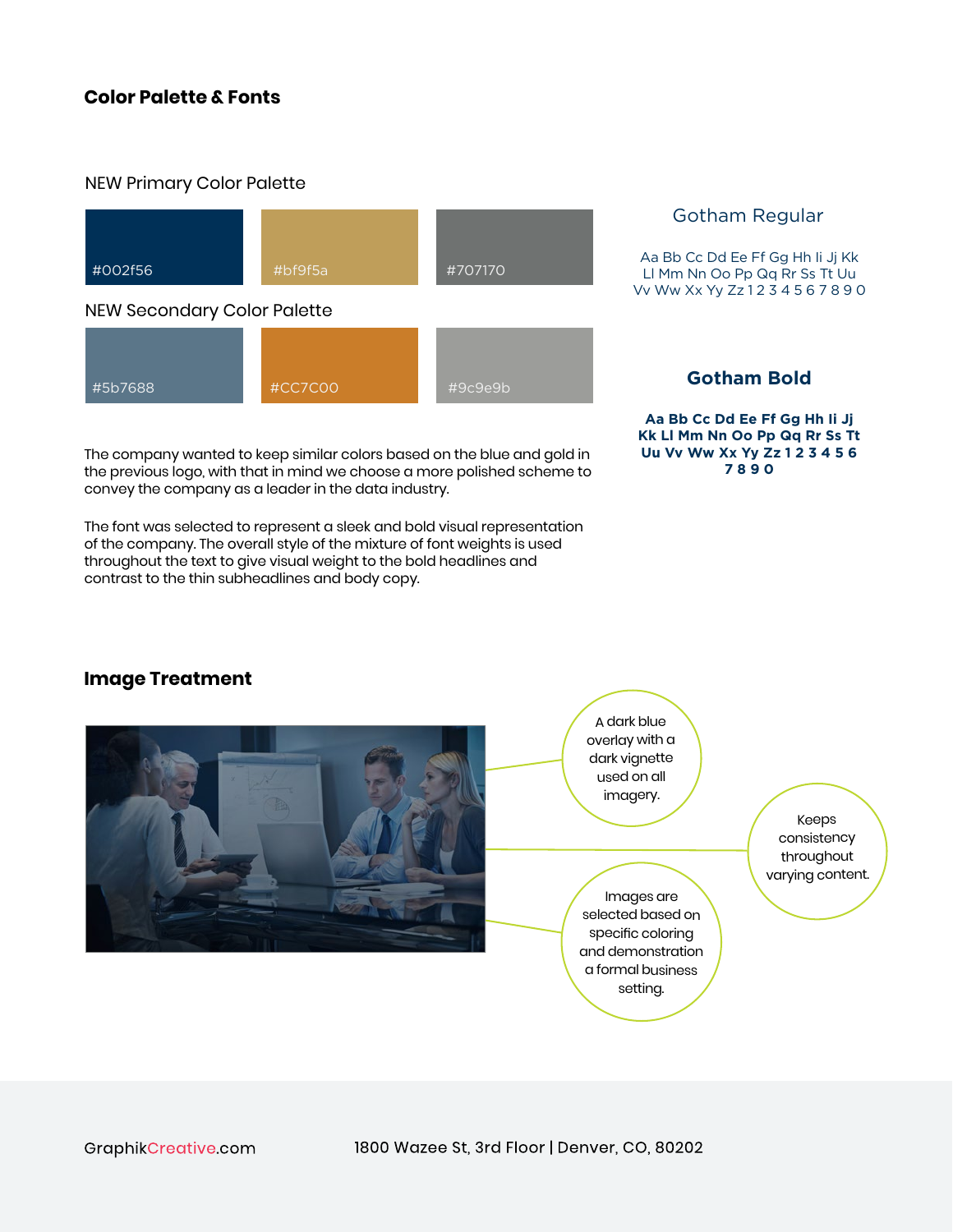# **Web Design**